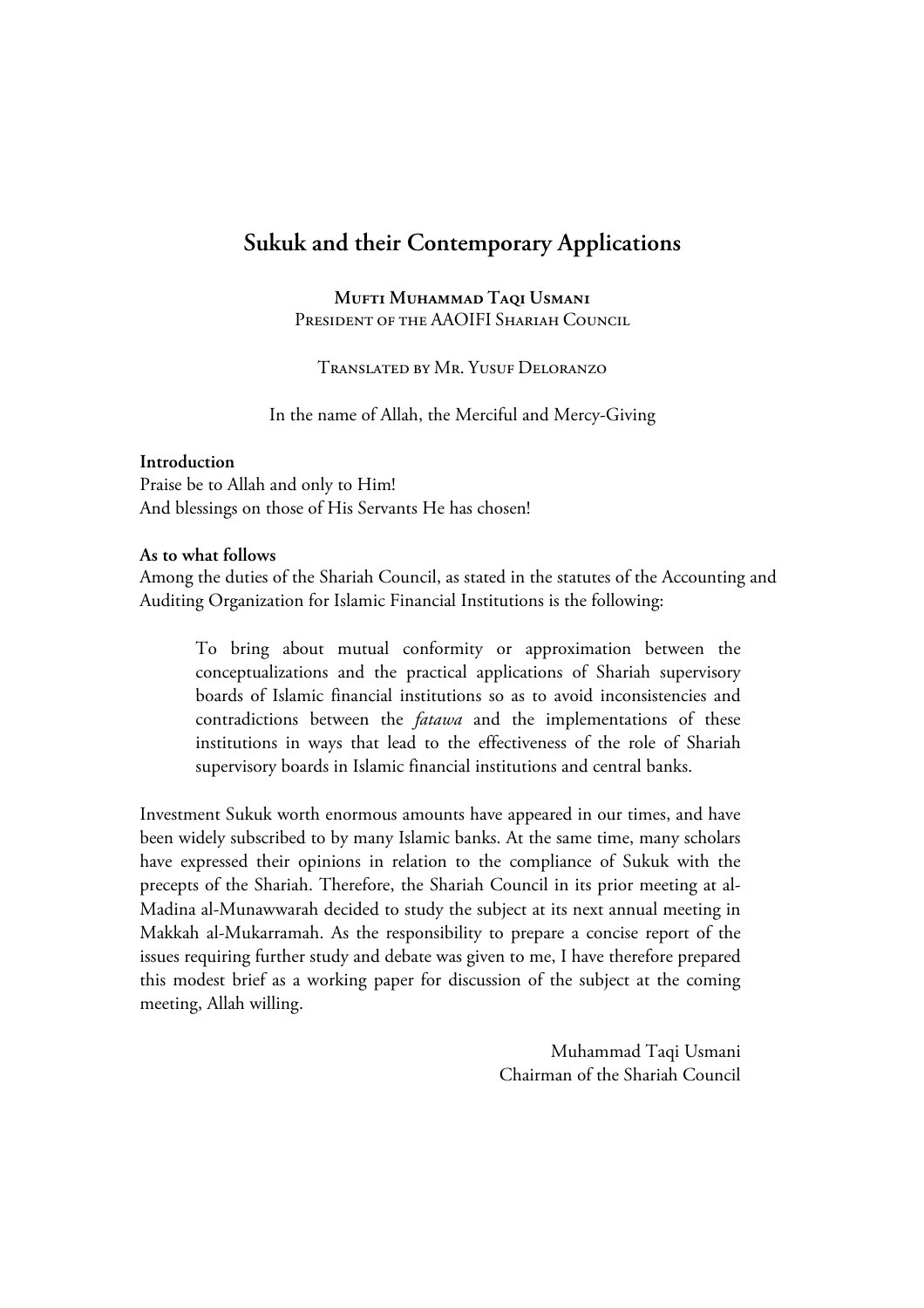In the name of Allah, the Merciful and Mercy-Giving

# Sukuk and their Contemporary Applications

*All praise to Allah, Lord of All the Worlds!* 

*Peace and Blessings upon our Leader and our Prophet, Muhammad, the Finest of the Prophets, and upon his family and Companions, and upon everyone who follows them in righteousness until the Day of Judgment!* 

*As to what follows:* The issuance of Sukuk on the basis of the rules of the Shining Shariah of Islam is among the objectives of Islamic banking, and is also one of the greatest means of establishing Islamic economies in society. This, however, is on condition that the tools used to develop and structure Sukuk are in consonance with the fundamental principles which distinguish Islamic economic systems from others. The interest-based system prevalent in the world today regularly issues bonds that yield interest from capitalintensive enterprises that bring great profits and regular revenues. Yet, the holders of such certificates are no more than lenders to the sponsors of such enterprises; and their earnings come from the interest on their loans in a percentage that accords with the price of interest in the marketplace. The profits of these enterprises after costs, including interest payments<sup>[1](#page-1-0)</sup>, return exclusively to the sponsors. The basic concept behind issuing Islamic Sukuk, however, is for the holders of the Sukuk to share in the profits of large enterprises or in their revenues. If Sukuk are issued on this basis they will play a major role in the development of the Islamic banking business and thereby contribute significantly to the achievement of the noble objectives sought by the Shariah. Among the benefits of Sukuk are the following:

- 1. Sukuk are among the best ways of financing large enterprises that are beyond the ability of a single party to finance.
- 2. Sukuk provide an ideal means for investors seeking to deploy streams of capital and who require, at the same time, the ability to liquidate their positions with ease whenever the need should arise. This is because it is envisioned that a secondary market for the trading of Sukuk will develop. Thus, whenever investors require cash from their investments, or from a part of the same, it will be possible for them to sell their Sukuk holdings, or a part thereof, and receive their value from their original investment plus earnings, if the enterprise is profitable, in cash.
- 3. Sukuk represent an excellent way of managing liquidity for banks and Islamic financial institutions. When these are in need of disposing of excess liquidity they

<span id="page-1-0"></span><sup>&</sup>lt;sup>1</sup> To bond holders. YTD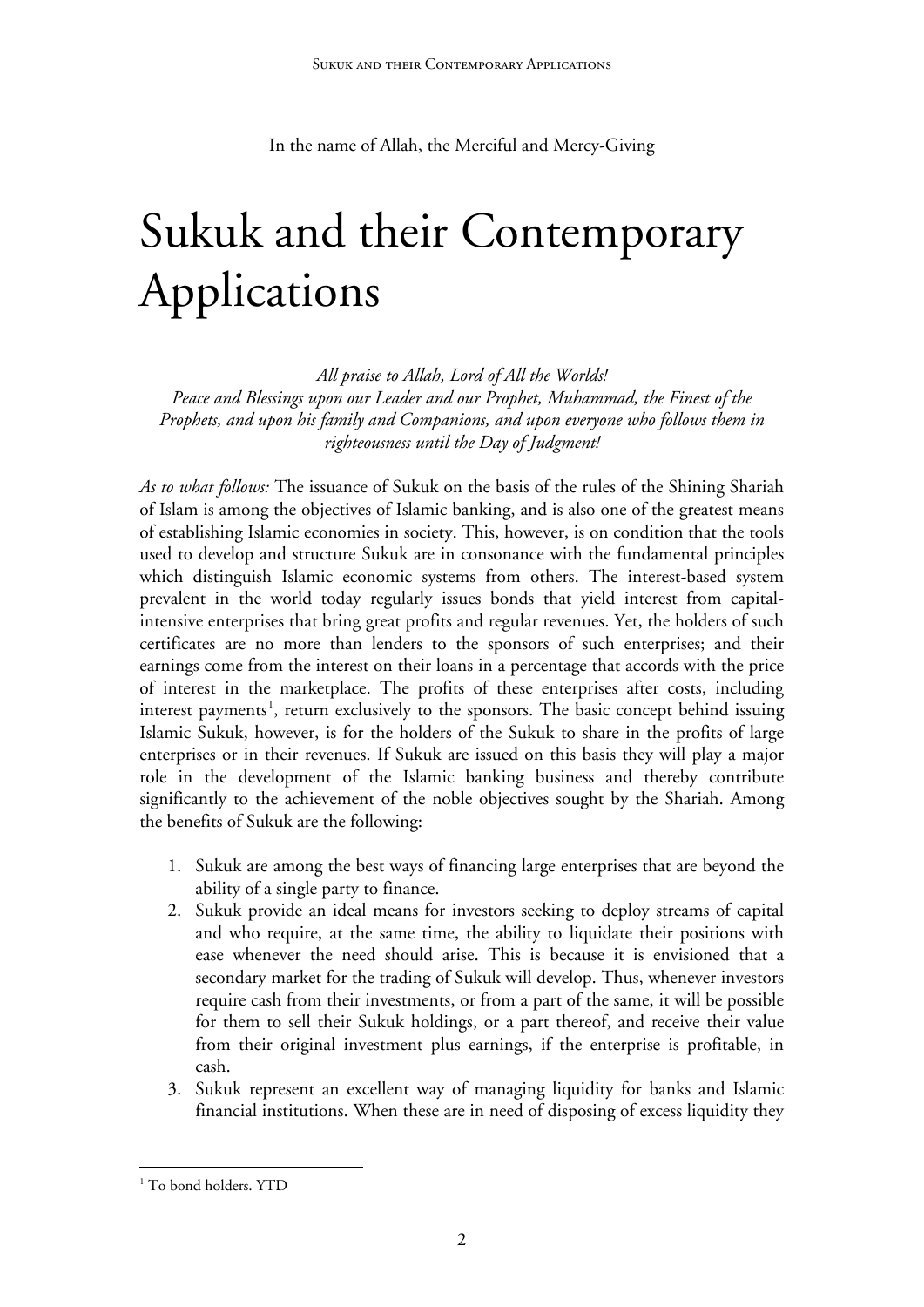may purchase Sukuk; and when they are in need of liquidity, they may sell their Sukuk into the secondary market.

4. Sukuk are a means for the equitable distribution of wealth as they allow all investors to benefit from the true profits resulting from the enterprise in equal shares. In this way, wealth may circulate on a broad scale without remaining the exclusive domain of a handful of wealthy persons.<sup>[2](#page-2-0)</sup> This is clearly among the most important of all the higher purposes sought by an Islamic economic system.

Today, there are many Sukuk in the market, all claiming to be Islamic Sukuk. In this brief study, I mean to shed light on the mechanisms they use and on the extent to which these comply with the precepts of Islamic jurisprudence, and its principles, and its higher purposes. The issuers of these Sukuk have expended a great deal of effort to make them competitive with the conventional bonds prevalent in today's capital markets. By endowing these Sukuk with the same characteristics of bonds, they have attempted to facilitate their acceptance in both Islamic and conventional markets.

The most prominent characteristics of conventional bonds may be summarized as follows:

- 1. Bonds do not represent ownership on the part of the bond holders in the commercial or industrial enterprises for which the bonds were issued. Rather, they document the interest-bearing debt owed to the holders of the bonds by the issuer, the owner of the enterprise.
- 2. Regular interest payments are made to the bond holders. The amount of interest is determined as a percentage of the capital and not as a percentage of actual profits. Sometimes the interest is fixed, while oftentimes in bonds with longer tenors the rate of interest is allowed to float.
- 3. Bonds guarantee the return of principal when redeemed at maturity, regardless of whether the enterprise was profitable or otherwise.

The issuer of such bonds is not required to return more than the principal and the agreed amount of interest. Whatever profits may have been earned by the enterprise accrue entirely and exclusively to the issuer. So the bond holders have no right to seek a share in the profits beyond the interest.

These characteristics are not to be found in Islamic Sukuk, at least not directly. Even so, the issuers of Islamic Sukuk today have attempted to distinguish their Sukuk, however indirectly, with many of these same characteristics. For this reason they have developed a variety of mechanisms. Let us now study these mechanisms in the light of the following three points.

# **1. Bond Holders' Ownership of Enterprise Assets**

The first point, or the bond owners' ownership of enterprise assets, is that the majority of Sukuk are clearly different in this respect from interest-based bonds. Generally, Sukuk represent ownership shares in assets that bring profits or revenues, like leased assets, or commercial or industrial enterprises, or investment vehicles that may include a number of projects. This is the one characteristic that distinguishes Sukuk from conventional bonds. However, quite recently, the market has witnessed a

<span id="page-2-0"></span><sup>&</sup>lt;u>.</u> 2 See al-Qur'an at VII:59. YTD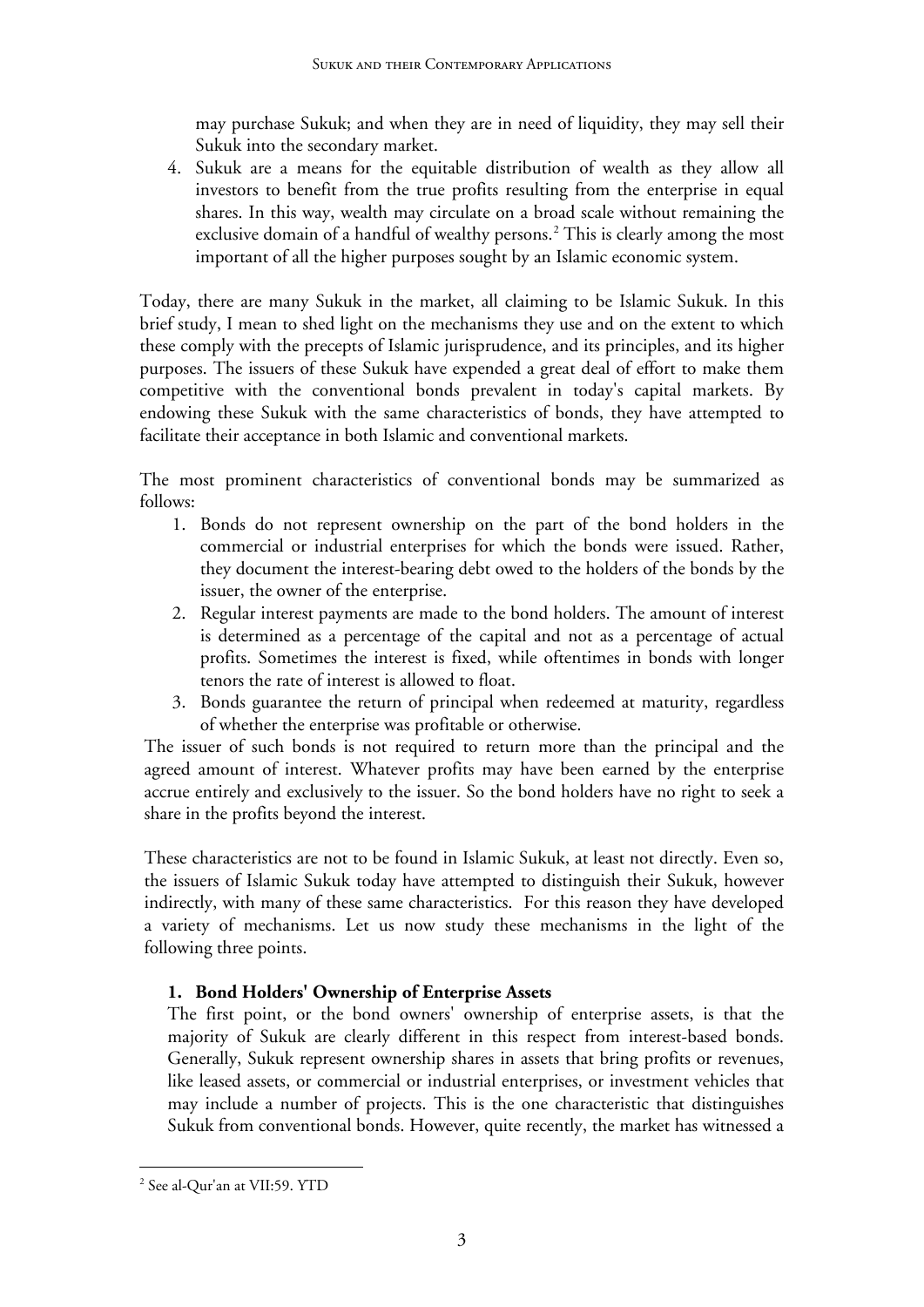number of Sukuk in which there is doubt regarding their representation of ownership. For example, the assets in the Sukuk may be shares of companies that do not confer true ownership but which merely offer Sukuk holders a right to returns. Such Sukuk are no more than the purchase of returns from shares; and this is not lawful from a Shariah perspective. Likewise, there has been a proliferation of certain Sukuk that are based on a mix of ijarah, istisna' and murabahah contracts undertaken by Islamic banks or institutions such that these are packaged and sold to Sukuk holders who hope to obtain the returns from these operations. The inclusion of murabahah contracts into such Sukuk, however, cannot but bring into question the issue of the sale of debt, $3$  even if the percentage of the murabahah contracts may be considerably less than that of the ijarah, musharakah and istisna' contracts. All of this requires careful review.

#### **2. Regular Distributions to Sukuk Holders**

In reference to the second point, most of the Sukuk that have been issued are identical to conventional bonds with regard to the distribution of profits from their enterprises at fixed percentages based on interest rates (LIBOR). In order to justify this practice, the issuers include a paragraph in the contract which states that if the actual profits from the enterprise exceed the percentage based on interest rates, then that amount of excess shall be paid in its entirety to the enterprise manager (whether a *mudarib*, or a partner, or an investment agent) as an incentive for the manager to manage effectively. I have even seen in the structure of certain Sukuk that they do not state that such excess will become the right of the manager as an incentive but, instead, they state no more than that the holders of the Sukuk will be entitled to a fixed percentage based upon the rate of interest at the time of regular distributions (as if the excess as an incentive was established as a tacit provision of the agreement). If the actual profits are less than the prescribed percentage based on interest rates, then the manager may take it upon himself to pay out the difference (between the actual profits and the prescribed percentage) to the Sukuk holders, as an interest free loan to the Sukuk holders. Then, that loan will be recovered by the lending manager either from the amounts in excess of the interest rate during subsequent periods, or from lowering or increasing the cost of repurchasing assets at the time the Sukuk are redeemed as will be explained in detail in the third point, below, Allah willing.

## **3. Guaranteeing the Return of Principal**

As to the third point, virtually all of the Sukuk issued today guarantee the return of principal to the Sukuk holders at maturity, in exactly the same way as conventional bonds. This is accomplished by means of a binding promise from either the issuer or the manager to repurchase the assets represented by the Sukuk at the stated price at which these were originally purchased by the Sukuk holders at the beginning of the process, regardless of their true or market value at maturity.

Then, by these complex mechanisms, Sukuk are able to take on the same characteristics as conventional, interest-bearing bonds since they do not return to investors more than a fixed percentage of the principal, based on interest rates, while guaranteeing the return of investors' principal at maturity.

<span id="page-3-0"></span><sup>&</sup>lt;sup>3</sup> Generally speaking, the sale of debt is prohibited by Shariah law. YTD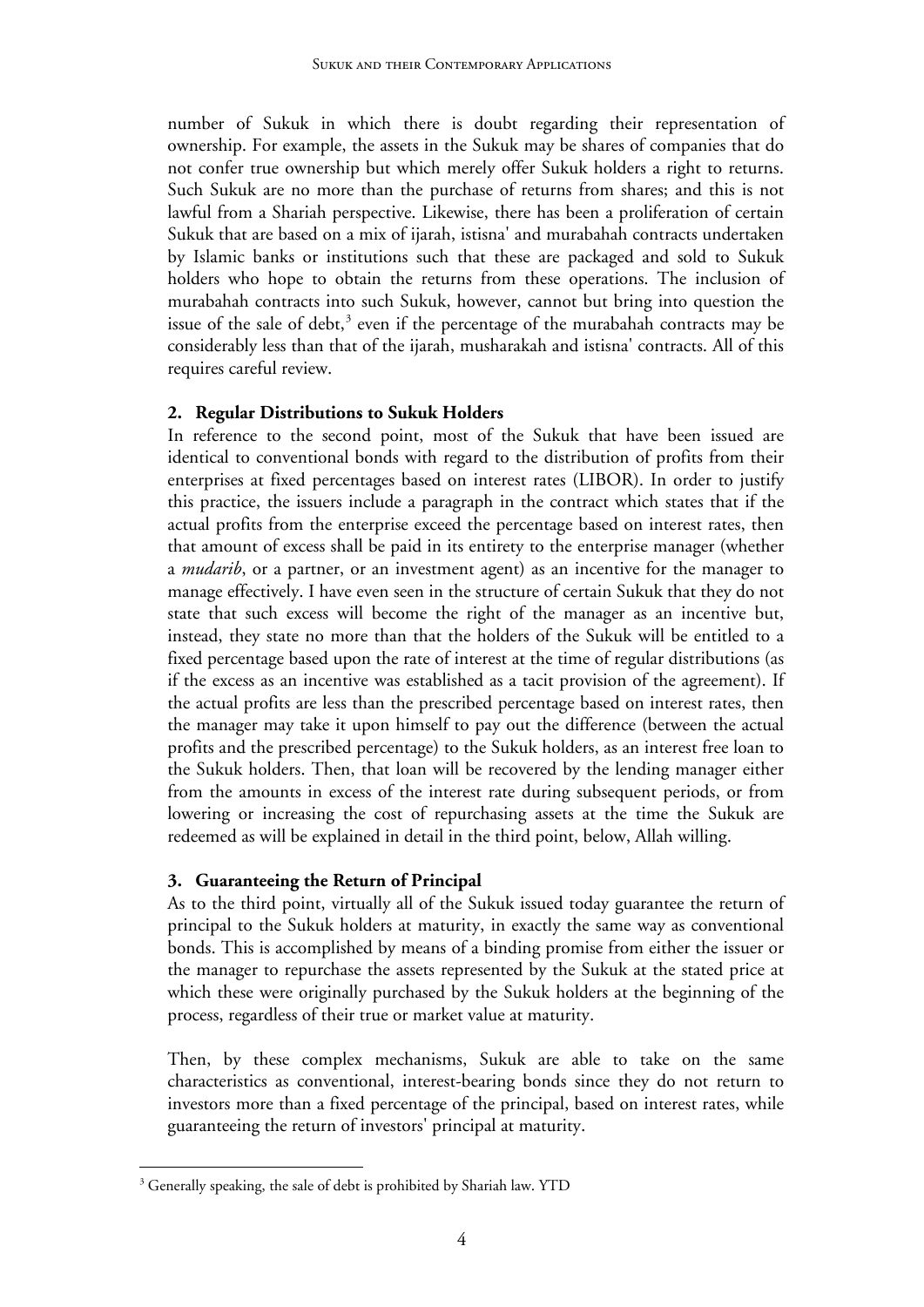We will now speak about these mechanisms firstly from the perspective of Islamic jurisprudence and secondly from the perspective of the higher purposes of Islamic finance and economics.

From the Shariah perspective, there are three questions:

**First**: Stipulating the amount in excess of the price of interest for the manager of the enterprise under the pretense that this is an incentive for good management.

**Second:** The manager's commitment, if the actual profits are less than the yield from the fixed rate of interest during any of the times for distribution, to lend the amount of the shortfall to the holders of the Sukuk. Thereafter the amounts of such loans will be recovered either through the actual profits of the enterprise at the times of following distributions or through the sale of the enterprise's assets at maturity.

**Third:** The binding promise by the manager that he will purchase the assets represented by the Sukuk at their face value, and not at their market value on the day they are redeemed.

#### **One: Stipulating an Incentive for the Manager**

With regard to the stipulation of an incentive for the manager of the enterprise, its justification may be found in what certain jurists have mentioned in regard to the lawfulness of offering incentives in contracts of *wakalah* or in brokerage. Al-Imam al-Bukhari mentioned the same on the authority of the Companion Ibn `Abbas and Ibn Sirin:

Said Ibn `Abbas: "There is no impediment to one's saying, 'Sell this cloth and whatever is in excess of this or that<sup>4</sup> will be yours."" Said Ibn Sirin: "When someone says, 'Sell it for this much and whatever profits are realized beyond that will be yours, or will be shared between us,' then there is no problem with that."

This opinion was adopted by the Hanbali school of jurisprudence. In *Al-Kafi* by Ibn Qudama it is written:

If someone says, "Sell this for ten, and whatever you receive in excess will be yours," then that excess will be lawful for the seller because Ibn `Abbas did not see any impediment to doing so.<sup>[5](#page-4-1)</sup>

This opinion is recorded by Ibn Abi Shaybah in his *Al-Musannaf* from Ibn `Abbas, Ibn Sirin, Shurayh, `Amir al-Sha`bi, al-Zuhri, and al-Hakam. `Abd al-Razzaq added Qatada and Ayyub to those who agreed. The arrangement, however, was considered *makruh* (undesirable) by Ibrahim al-Nakha`i and Hammad, as related by `Abd al-Razzaq, and by al-Hasan al-Basri and Tawus ibn Kaysan as related by Ibn Abi Shaybah.<sup>[6](#page-4-2)</sup> This is the opinion of the majority, other than the Hanbali scholars. Al-Hafidh Ibn Hajr commented on the opinion of Ibn `Abbas mentioned by al-Bukhari:

<span id="page-4-0"></span><sup>&</sup>lt;sup>4</sup> naming an actual price, or a margin. YTD

<sup>&</sup>lt;sup>5</sup> Ibn Qudamah, *Al-Kafi*, vol. 2, p. 253.<br><sup>6</sup> Ibn Abi Shaybab, *Al Musannaf* vol. 6

<span id="page-4-2"></span><span id="page-4-1"></span> $6$  Ibn Abi Shaybah, Al-Musannaf, vol. 6, pp. 107-108.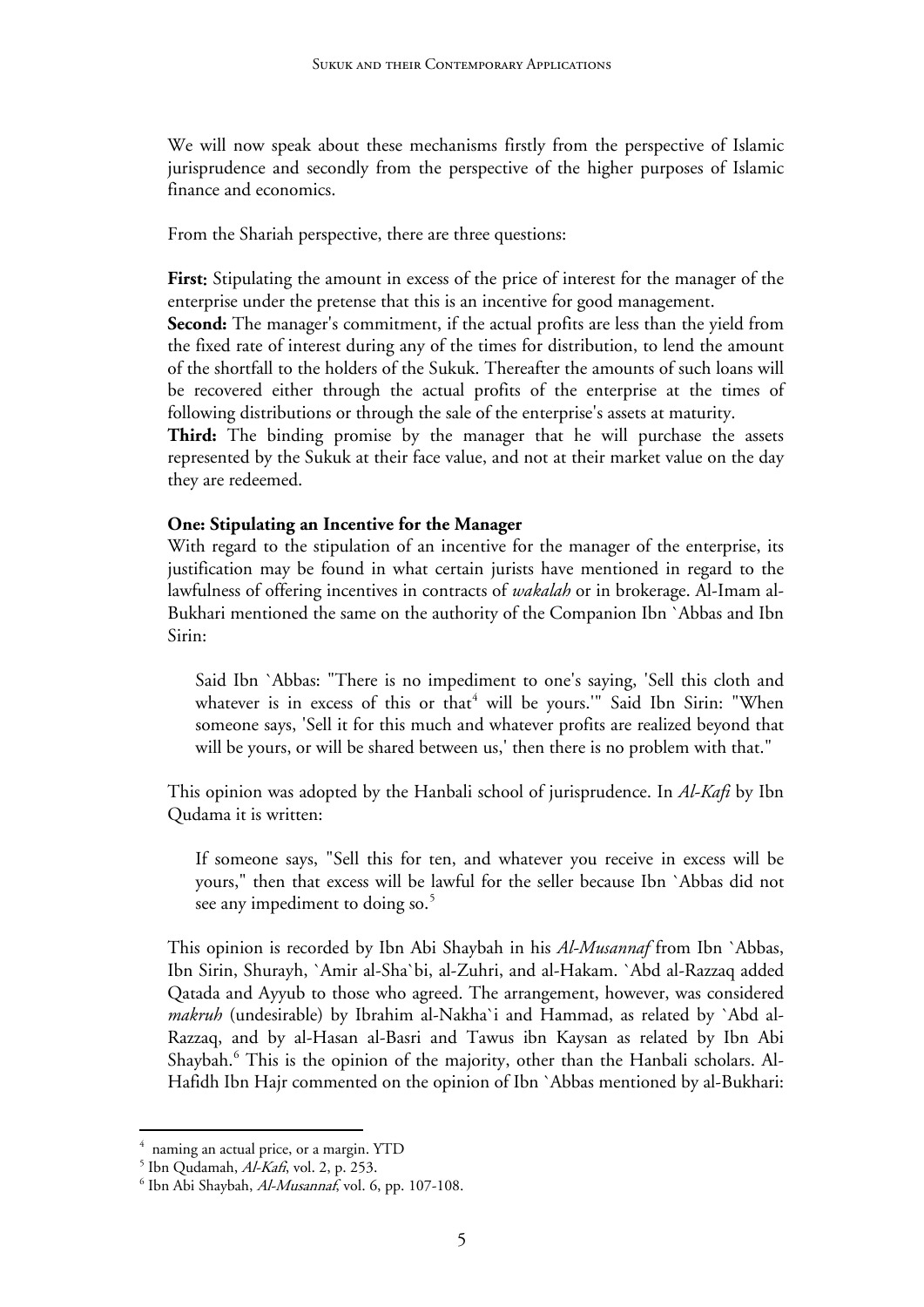This, too, refers to the wages of a broker. But, as these are unknown<sup>[7](#page-5-0)</sup>, the majority of jurists have not allowed the arrangement, saying if the broker sells the item for the owner on this basis, he will be entitled to no more than the fee customarily awarded for similar sales. Some jurists have interpreted the statement by Ibn `Abbas to mean that he saw the situation as analogous to that of a partnership. The same interpretation was given by Ahmad ibn Hanbal and Ishaq. Ibn al-Tin recorded that some jurists stipulated, for its acceptance as lawful, that people at the time understand the price of the goods to equal more than what was stated; but his opinion was challenged on the grounds that ignorance of the actual amount of the fee still remains.<sup>[8](#page-5-1)</sup>

Badr al-Din al-`Ayni wrote:

As to the opinion of Ibn `Abbas and Ibn Sirin, well, the majority of scholars do not allow such a sale. Among those who disliked it are Sufyan al-Thawri and the jurists from Kufa. Likewise, al-Shafi`i and Malik did not allow it. If someone sells on this basis he will be entitled to a fee equal to what is customary for such a sale. Ahmad and Ishaq, however, have allowed the sale, saying, "This is actually a partnership, for at times a partner will not profit."[9](#page-5-2)

Of course, all of this is said in relation to the fees of a broker if other than the excess over the stated original price of the sale is not specified. However, if the broker's fee is stated as a determined amount, and then the broker is told, 'If you sell this for more than this, the excess will be yours in addition to your predetermined fee,' then it should be clear that the majority will not oppose it. This is because the ignorance with regard to the fee is lifted when it is determined in advance. Then, if the broker sells the item for more than a certain amount, the excess will be his as an incentive for better management.

On this basis, the Standard for Mudarabah approved by the Shariah Council reads as follows:

If one of the two parties should stipulate for itself a specific amount (of profit), the mudarabah will be void. This prohibition, however, is not inclusive of an agreement by the two parties that if the profits exceed a certain percentage then one of those two parties will receive the excess exclusively such that the distribution will be according to what the two have agreed.<sup>[10](#page-5-3)</sup>

The operations manager in a Sukuk will manage on the basis either of its being a wageearning employee (*ajir*) or an investment agent (*wakil*), thus resembling a broker, or on the basis of its being an investment manager (*mudarib*), or a working partner (*sharik `amil*). All of these possibilities are covered by the Standard. However, when the jurists

-

<span id="page-5-0"></span> $7$  at the time of the agreement between the owner and the broker. YTD

<sup>&</sup>lt;sup>8</sup> Ibn Hajr, *Fath al-Bari*, vol. 4, p. 451.<br><sup>9</sup> Bedr al Din al Armi *Mondab al Oss* 

<span id="page-5-2"></span><span id="page-5-1"></span><sup>&</sup>lt;sup>9</sup> Badr al-Din al-`Ayni, `*Umdah al-Qari*, vol. 12, p.133.<br><sup>10</sup> AAOIFI Standard 13, para 8.5

<span id="page-5-3"></span>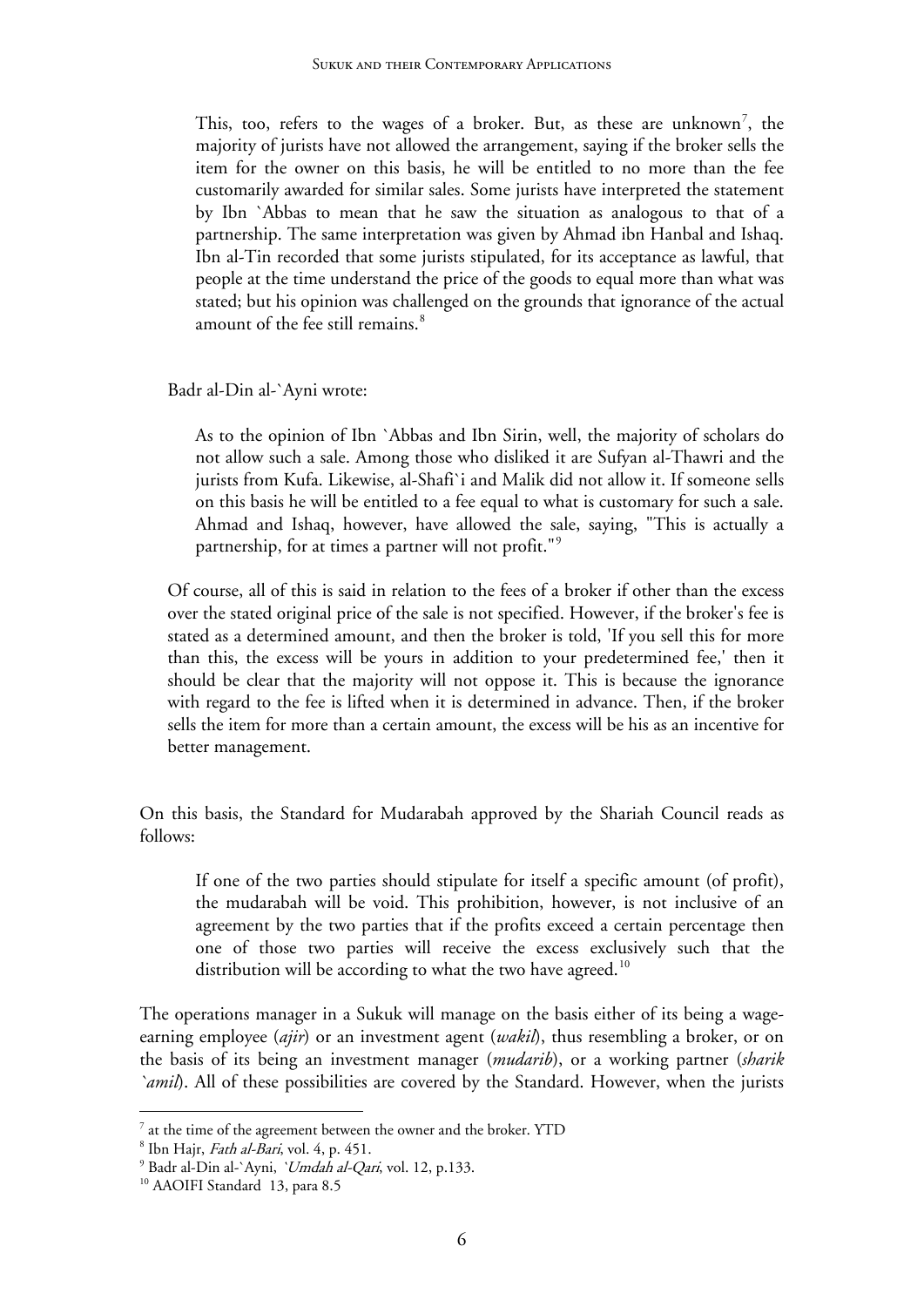gave permission for this arrangement, they did not consider that it would be used to carry out operations on the basis of interest rates or to maintain the status quo of the conventional, riba-based market. The right of the manager to an amount in excess of the prescribed percentage has been called an incentive for better management of the assets.<sup>[11](#page-6-0)</sup> Such an incentive, however, may only be understood as an incentive if it is linked to what exceeds the minimum amount of expected profits from the commercial or industrial enterprise for which the Sukuk were issued. For example: if the minimum amount of expected profits is 15%, then it may be said that the actual profits in excess of that percentage may be paid to the manager as an incentive. This is because that excess amount may logically be ascribed to good management. The problem is that the prescribed percentage in these Sukuk is not linked to the expected profits from the enterprise, but to the costs of financing or to the prevalent rates of interest in the market; rates that vary every day, or every hour of the day. Obviously, there is no connection between these and the profitability of the commercial or industrial enterprise. Oftentimes, this rate will be considerably lower than the expected rate of return from the enterprise. Thus, for example, if the expected rate of return from the enterprise is 15%, the interest rate at the same time may be no more than 5%. If, owing to poor management, the actual rate of return from the enterprise falls to 10%, then how may what is in excess of 5% be given to the manager as a reward for "good management"?<sup>[12](#page-6-1)</sup> How can this be, even when poor management resulted in profits dipping from [an expected] 15% to only 10%? It should therefore be clear that what is being called an "incentive" in these Sukuk is not truly an incentive but rather a method for marketing these Sukuk on the basis of interest rates. It should also be clear that this aspect is not free of legal repugnance (*karahah*), even if we do not declare it prohibited (*haram*) outright.

The foregoing is from the perspective of Islamic jurisprudence only. From the perspective of the higher purposes of Islamic economics, such "incentives" in today's Sukuk actually defeat the purpose of an Islamic economic system in which wealth is equitably distributed among investors. Sukuk that are based on such "incentives" distribute profits to investors on the basis of prevalent interest rates, and not on the basis of actual returns from an enterprise.

If Shariah supervisory boards have tolerated such irregularities (*mafasid*) when Sukuk began to be issued, and at a time when Islamic financial institutions were few in number, the time has now come to revisit the matter… and to rid Sukuk from now on from such blemishes. Either Sukuk should be free of all such "incentives" or these should be based the enterprise's expected profits. These should certainly not be based on prevalent interest rates. This will then become a truly distinguishing characteristic of Islamic financial institutions, and one that sets them apart from their conventional, interest-based counterparts.

## **Two: Stipulating Loans when Profits Fall Below Prescribed Percentages**

There is absolutely nothing in the Shariah to justify a loan when actual profits are less than the prescribed percentages. The one undertaking the loan is the operations manager, and the manager is the one that sells the assets to the Sukuk holders at the beginning of

<span id="page-6-0"></span> $11$  Or the enterprise in general. YTD

<span id="page-6-1"></span> $12$  i.e., assuming that the incentive is linked to the 5% rate in the market for interest. YTD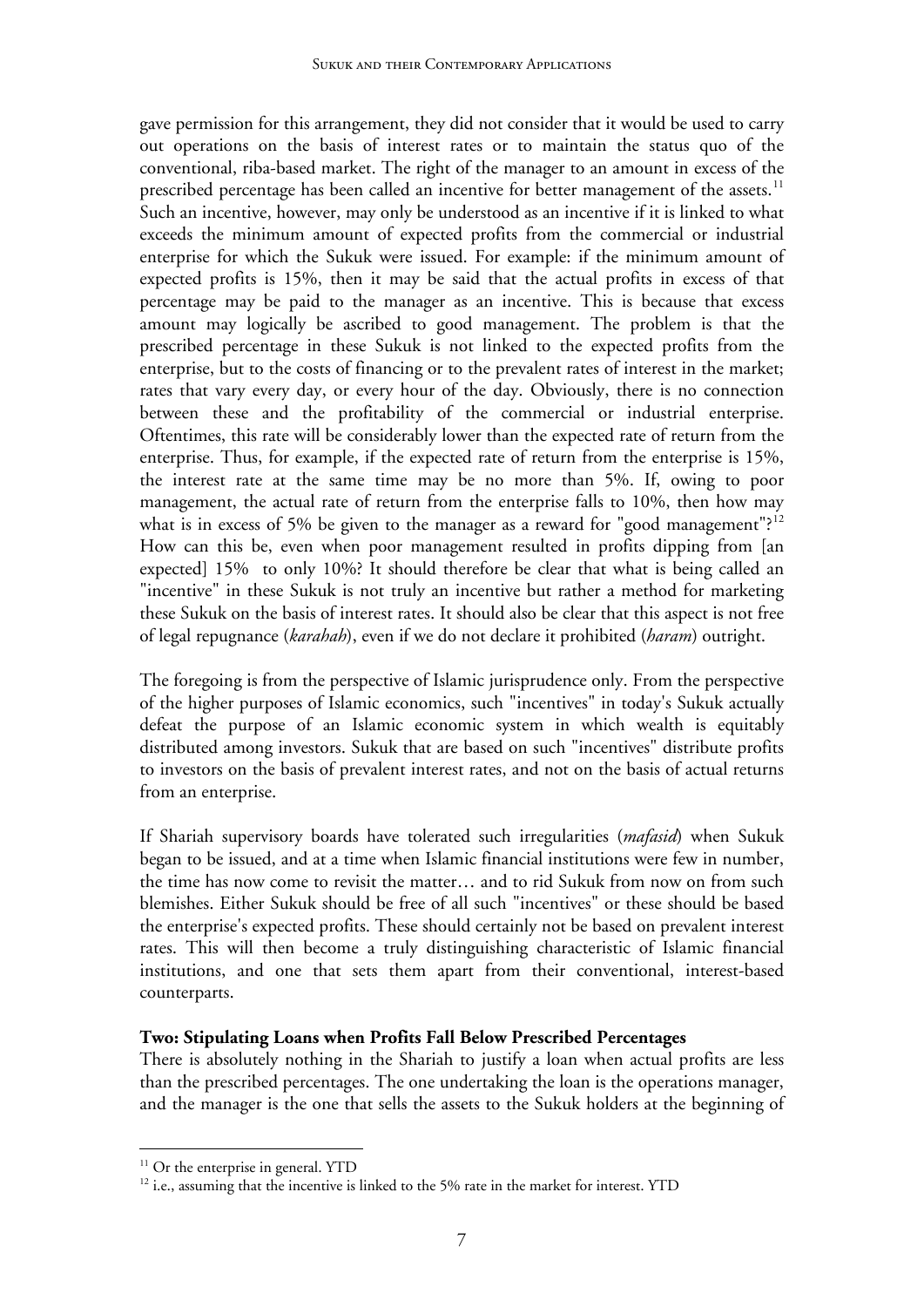operations. If it is then stipulated that the manager will make loans to the Sukuk holders at times (for distribution) when actual returns fall below the (promised) rate of return, the transaction will come under the heading of a sale with a credit. It is well known that the Prophet, upon him be peace, prohibited sales linked to credits. The same was related by Malik in his *al-Muwatta* on the authority of trusted narrators (*balaghan*), and by Abu Dawud and al-Tirmidhi whose version reads, "A sale and a credit are not lawful." Al-Tirmidhi added, "This is a good and a sound hadith." In his commentary on this narration, Ibn `Abd al-Barr wrote:

This hadith is recorded on the authority of `Amr ibn Shu`ayb, from his father, from his grandfather, from the Prophet, upon him be peace. It is a sound hadith that has been related by many reliable narrators on the authority of `Amr ibn Shu`ayb; and `Amr ibn Shu`ayb is a reliable narrator (i.e., his narrations are reliable) when those who relate his narrations are themselves reliable.<sup>[13](#page-7-0)</sup>

The entire community of scholars is agreed on this (prohibition) and no one is known to have held a dissenting opinion. Ibn Qudamah wrote:

If someone sells on condition that the purchaser give credit (to the seller), or advance him a loan, or if the buyer stipulates the same, that will be unlawful and the sale will be void. This is the opinion of Malik and al-Shafi`i, and I know of no dissenting opinion.<sup>[1](#page-7-1)4</sup>

At another place, he wrote:

If he stipulates that he lease his house to him at a rate lower than the market rate, or that he take a lease on the lender's house at a rate higher than the market rate, then this will be even more unlawful.<sup>[1](#page-7-2)5</sup>

With regard to the mechanism used in the Sukuk, the manager is not willing to offer the loan unless he receives more than his due share of the actual profits by means of the "incentive" which is stipulated for him when the percentage of actual profits exceeds the percentage based on the prevalent interest rate of interest. Therefore, such a loan, in view of the opinion voiced by Ibn Qudamah, is emphatically all the more unlawful.

At times, the manager who undertakes the loan may be a partner in the enterprise, or a *mudarib*. Such an undertaking [on his part], too, is in opposition to the requirements of the contract and falls under the same prohibition as that against a sale linked to a credit (or a loan) in exactly the same way. Thus, it is not lawful.

## **Three: The Manager's Promise to Repurchase Assets at Face Value**

The third issue is that in true commercial enterprises, where the Shariah is concerned, the return of investors' capital cannot be guaranteed. In Shariah compliant dealings, reward always follows after risk. The legal presumption with regard to Sukuk is that there can be no guarantee that capital will be returned to investors. Instead, they have a right to the

<span id="page-7-0"></span><sup>&</sup>lt;sup>13</sup> Ibn `Abd al-Barr, *al-Tamhid*, vol. 24, p. 284.<br><sup>14</sup> Ibn Oudamah, op. cit., vol. 4, p. 162.

<span id="page-7-1"></span>

<span id="page-7-2"></span><sup>15</sup> Ibn Qudaman, op. cit., vol. 4, p. 211.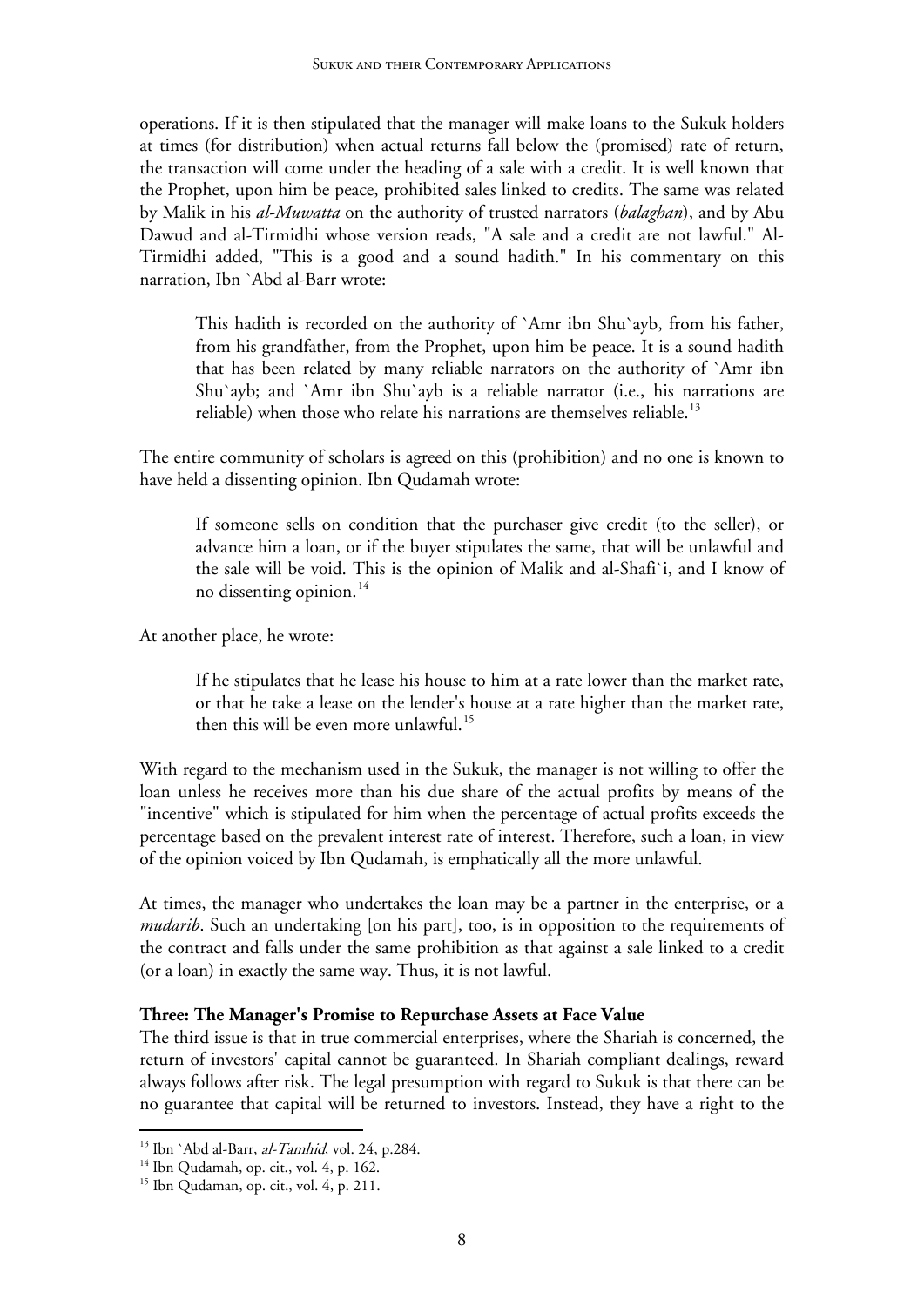true value of the [Sukuk] assets, regardless of whether their value exceeds that of their face value or not. All of today's Sukuk, however, guarantee by indirect means Sukuk holders' principal. The manager pledges to the Sukuk holders that he will purchase Sukuk assets at face value upon maturity, regardless of their true value on that day. What this means is that the principal paid originally by the Sukuk holders will be returned to them at maturity. There is no other significance to such a commitment. If the enterprise is not profitable, the losses will be borne by the manager. If it is profitable, however, the profits will accrue to the manager, regardless of how great the amount. The Sukuk holders have no right to other than the return of their principal, as is the case in conventional bonds.

In considering the lawfulness of this commitment, we note that the manager of the Sukuk may act in his capacity as an investment manager, *mudarib*, for the Sukuk holders, or as a partner, *sharik*, or as an investment agent, *wakil*, for them.

## **A Commitment by a** *Mudarib*

That such a commitment to investors on the part of a *mudarib* is void should be obvious because it is a capital guarantee by the *mudarib* to the investors, and no jurist has ever averred that such an arrangement is lawful. The Standard on Mudarabah approved by the Shariah Council states:

If the loss at the time of closing operations is greater than the earnings, the losses will be deducted from the capital and the manager, in his capacity as a trust holder, *amin*, will not bear any of the loss as long as there is no negligence or mala fides on his part. If the costs are equal to the earnings, the investors will receive their capital back, and the *mudarib* will earn nothing. When profits are earned, these will be distributed among the two parties (investor and manager) in accordance with what the two have decided.<sup>[1](#page-8-0)6</sup>

Thus, I can see no possible justification for such a commitment by a *mudarib*. It is, however, mentioned in some Sukuk that the manager does not make this commitment in his capacity as a *mudarib*, but in another capacity. This is clearly illogical because the *mudarib* has no other capacity in this deal.

## **A Commitment by a** *Sharik*

The manager may also act as the partner of the Sukuk holders. Then, in the same way that it is unlawful for a *mudarib* to guarantee the return of capital to investors, it is also unlawful for one partner to guarantee the return of capital to the other partner or partners. This is because to do so would effectively interrupt the partnership in the event of losses; and that is something that no jurist has ever allowed. The Standard on Musharakah approved by the Shariah Council states:

It is unlawful for the conditions of partnership or for the basis of profit distribution to include any text or condition that leads to the possibility that the sharing of profits will be interrupted. If this happens, the partnership will be void.<sup>[1](#page-8-1)7</sup>

<span id="page-8-0"></span><sup>&</sup>lt;sup>16</sup> AAOIFI Standard 13, 7.8.

<span id="page-8-1"></span><sup>17</sup> AAOIFI Standard 12, 3.1.5.7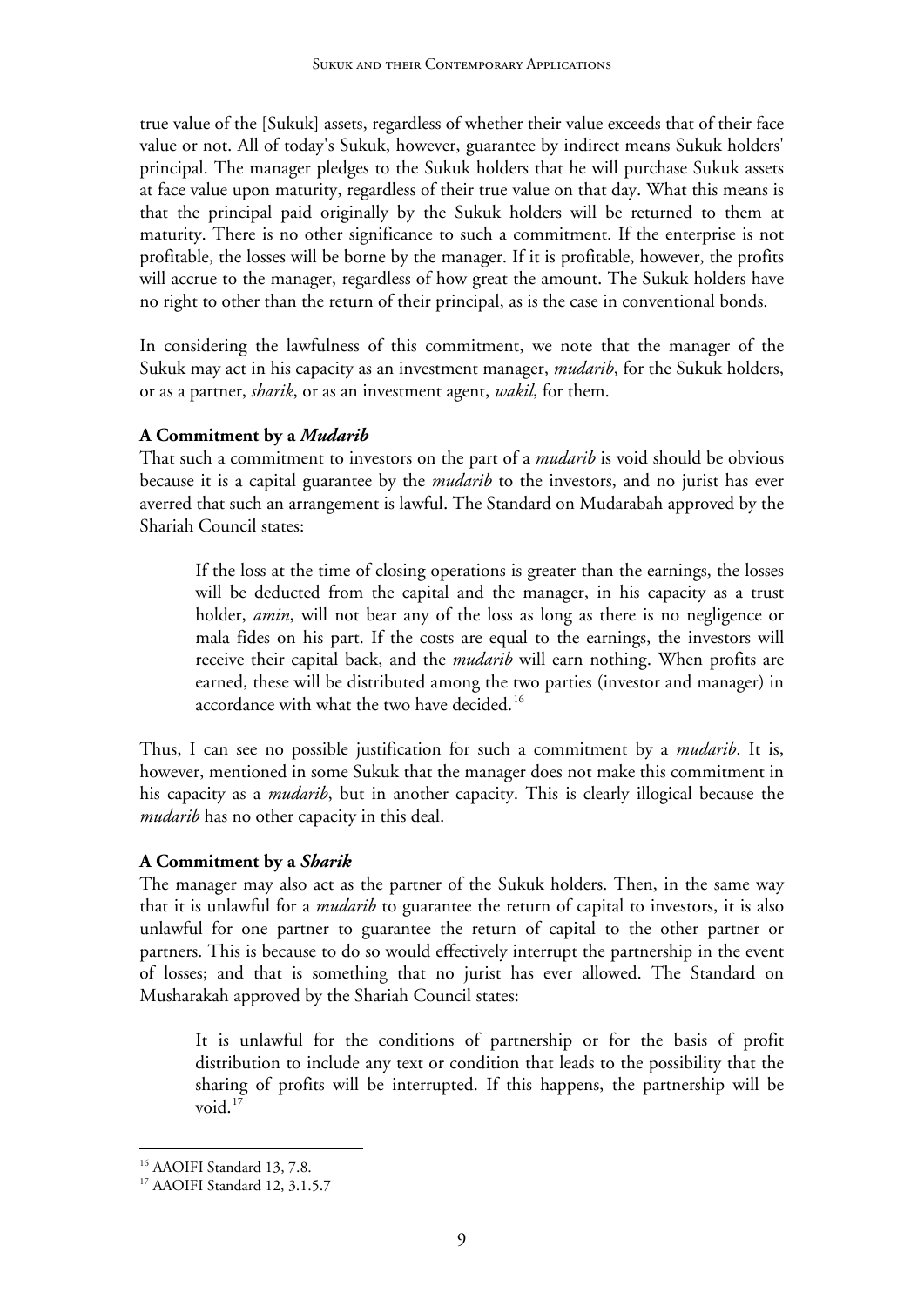The Standard specifically mentions the unlawfulness of such a commitment in one of the following paragraphs, where it states:

It is lawful for one of the parties to the partnership to issue a binding promise to purchase the assets of the partnership during the period of partnership or at the time of dissolution at market value or at an agreed price at the time of purchase. A promise to purchase the assets at face value, however, is unlawful.<sup>[18](#page-9-0)</sup>

In the Basis for Conclusions for the Standard it is stated:

The justification for the ruling of "unlawful" with regard to the binding promise by one of the partners to purchase the assets of the partnership at face value is that this is the same as a capital guarantee, which is unlawful. The justification for a ruling of "lawful" for repurchase at market value comes from the fact that there is nothing in this arrangement that guarantees anything to the partners.<sup>[19](#page-9-1)</sup>

Certain contemporary scholars have attempted to justify a commitment that implies a capital guarantee by saying that while it may be prohibited in a partnership of contract, *shirkah `aqd*, it is not prohibited in a partnership of property, *shirkah milk*. They then claim that the sort of partnership that occurs in Sukuk (especially Sukuk with leased assets) is a partnership of property and not a partnership of contract. However, when we consider the reality of these two types of partnership, it is clear that the type of partnership that occurs in Sukuk is a partnership of contract and not a partnership of property. This is because the purpose of the partnership [in these Sukuk] is not merely to own physical assets for the purpose of consumption or personal benefit but for the purpose of joint investment. This is the fundamental difference between a partnership of property and a partnership of contract.

To be more specific, when we consider what the classical jurists have mentioned regarding the reality of a partnership of contract, it should be clear to us that a partnership of contract may be distinguished from a partnership of property in three ways:

- 1. The purpose of the partnership of contract is to jointly seek profits; whereas the purpose of the partnership of property is no more than to have possession of something and make use of it.
- 2. A partnership of contract makes each partner the agent of the other in investment enterprises, whereas partners in a partnership of property are entitled to dispose of their own share [of the jointly owned property] as they wish; while they are absolute strangers with regard to the shares of the other partner or partners.
- 3. The partners in a partnership of contract are free to distribute profits among themselves in whatever proportion they agree among themselves. A partnership of property is different. In it, each partner is entitled only to the profits earned by his own share. So, when each partner puts his share to work separately, each partner will profit solely from the returns earned by his own share.

<span id="page-9-0"></span><sup>&</sup>lt;sup>18</sup> AAOIFI Standard 12, paragraph 3.1.6.2

<span id="page-9-1"></span><sup>19</sup> AAOIFI Standards, p. 230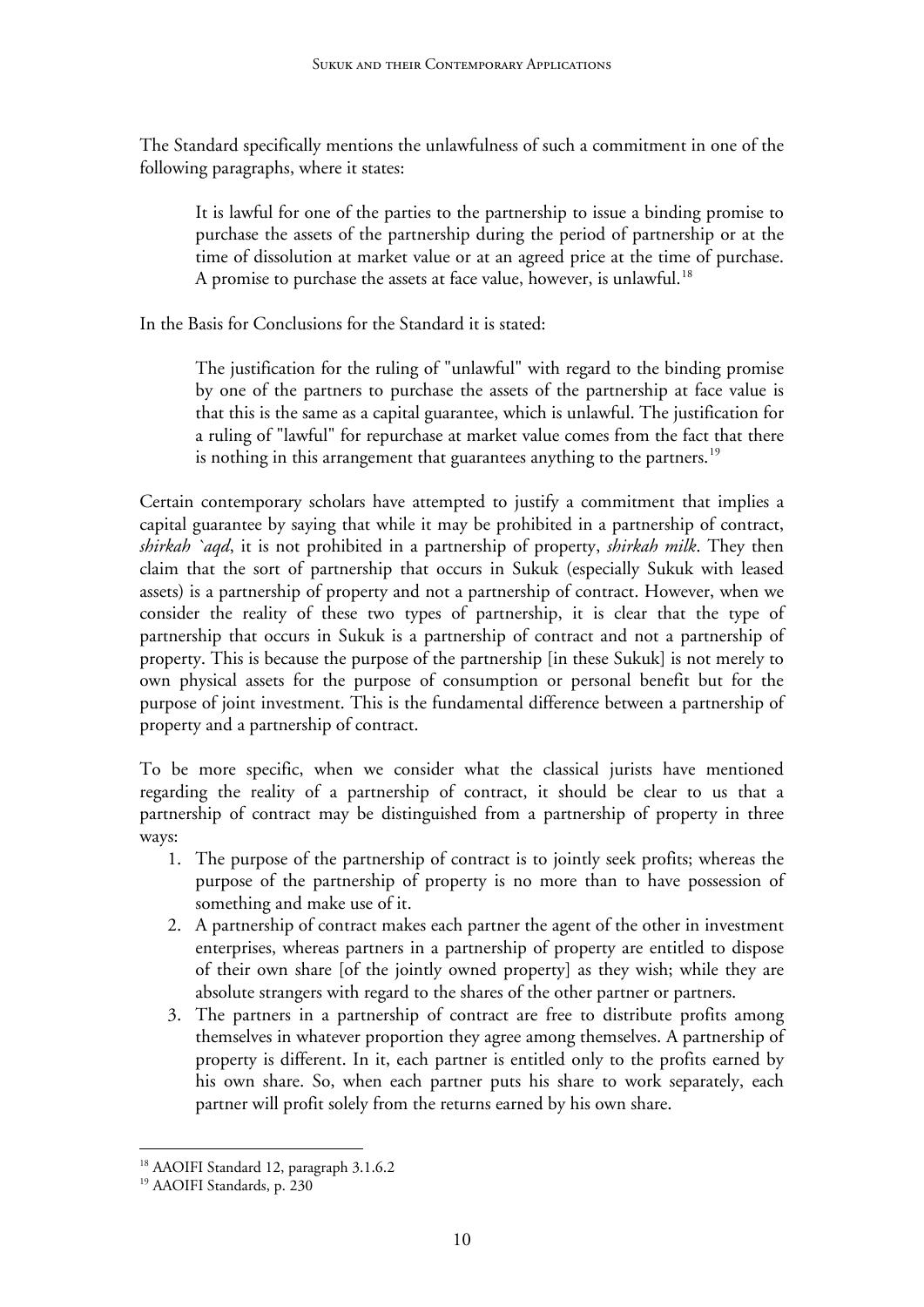Each of the characteristics [of a partnership of contract] described above is to be found in Sukuk.

Shaykh Mustafa al-Zarqa', may Allah bless him, wrote clearly and concisely of the difference between the two types of partnership in what follows:

Joint ownership always occurs in things that are shared. Such a partnership, if it occurs in physical wealth only, with no agreement as to its investment by means of a collective effort, will be called a partnership of property. This is countered by the partnership of contract in which two or more persons contract among themselves to invest wealth or labor and then to share the profits, as occurs in commercial and industrial partnerships.<sup>[20](#page-10-0)</sup>

At another place, the Shaykh spoke of the difference between the two types:

The partnership of contract: This is a contract between two parties or more to cooperate on a profitable activity and to share in its profits. Partnership, in its essence, can be either a partnership of property shared between a number of persons as a result of some natural reason, such as inheritance, or it can be a partnership of contract in which a group agrees to undertake an investment activity in which they assist one another with capital or labor and then share in the results of the same. Thus, a partnership of property is a sort of joint ownership rather than anything contractual, even if the reason for the partnership may be traced back to a contract; as in the case of two people who purchase something together, so that they share its ownership. This is a partnership of property (joint ownership). There is no contract between the owners, however, to put the property to use, or to invest it through commerce or leasing or by any other means of earning profits. A partnership of contract, on the other hand, has investment and the earning of profits as its objective. This is the partnership that it intended here, and this is the partnership that is numbered among the nominate contracts, *al-`uqud al-musammah*. [2](#page-10-1)1

Thus, the Shaykh explained that whenever the purpose of a partnership is investment or earning, regardless of whether that is to take place by means of commerce, or by means of leasing, the partnership will be a partnership of contract. Since it is obvious that the purpose of Sukuk is investment or earning by means of leasing assets, it is impossible to call Sukuk a partnership of property. Therefore, it is not lawful for one partner to guarantee the capital of another partner either directly or indirectly.

In fact, that it is unlawful for a partner or a *mudarib* to make such a commitment is a matter that requires very little in the way of justification because it is an established fact of Islamic jurisprudence that has been emphasized by fiqh academies, and at specialized seminars, and by the Shariah Council itself. If we were to open this door, the managers of Islamic banks would then be able to guarantee the capital of depositors by committing to

<span id="page-10-1"></span><span id="page-10-0"></span><sup>&</sup>lt;sup>20</sup> Mustafa al-Zarqa', *al-Madkhal al-Fiqhi al-`Amm*, Vol. 1, p. 263.<br><sup>21</sup> Mustafa al-Zarqa', op. cit., vol. 1, p. 551.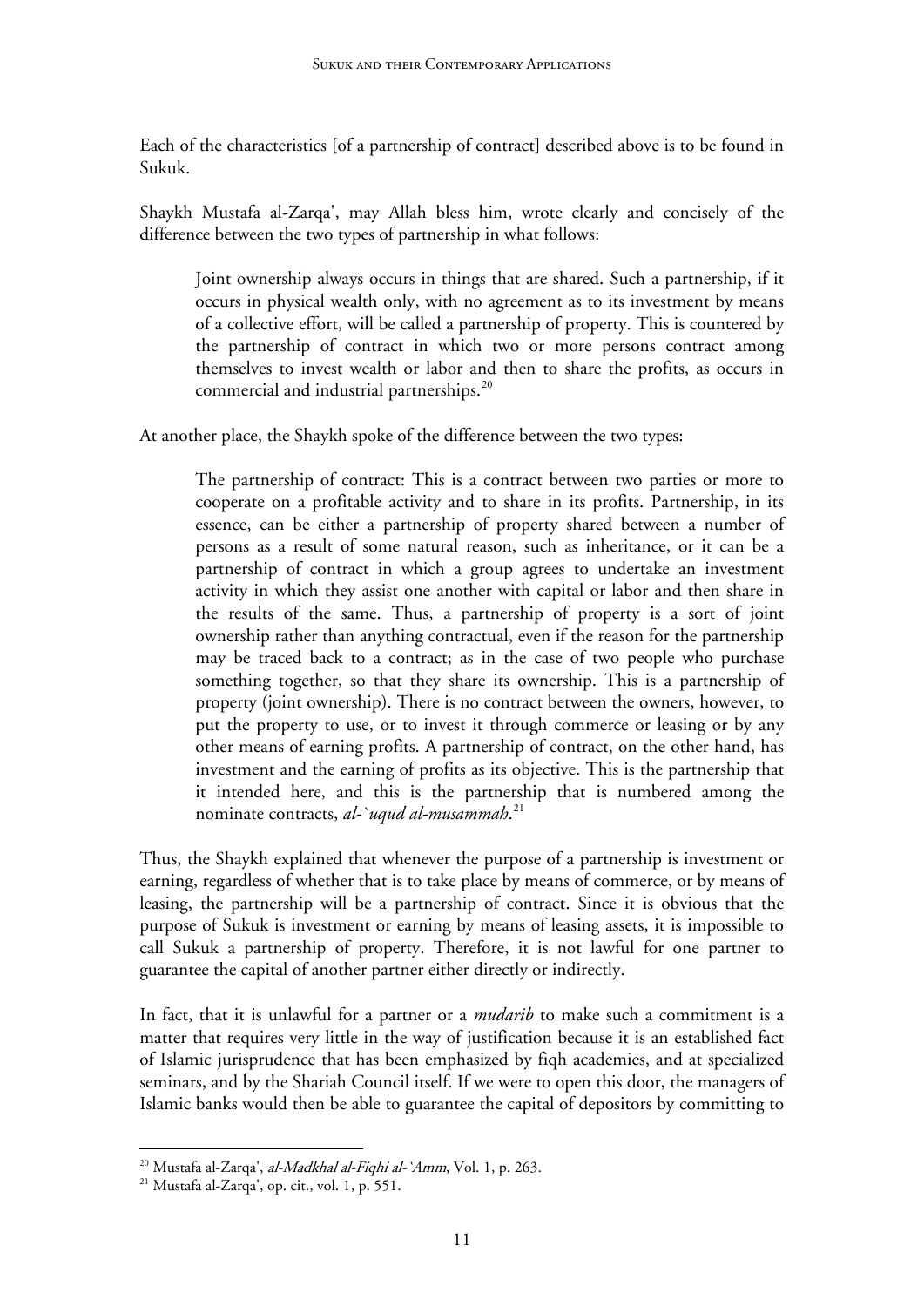purchase shares in investment accounts at their face value; thus negating the single difference between conventional deposits and deposits in Islamic banks.

# **A Commitment by an Investment Agent**

In some Sukuk, the manager is neither a *mudarib* nor a partner but an agent for the Sukuk holders whose function is to invest the assets represented by the Sukuk. Then, is it lawful [for the agent/manager] to promise the Sukuk holders that he will purchase the assets at maturity for their face value? The answer is that such a commitment by an investment agent, even if it is less egregious than a commitment by a partner or a *mudarib*, it too is unlawful. This is because agency, *wakalah*, is a contract of trust, *amanah*; and there can be no guarantees except as regards negligence or mala fides. The aforementioned commitment is tantamount to a guarantee and is therefore unlawful. This point is mentioned in para 1/2/2 of the Standard for Guarantees, issued by the Shariah Council, as follows:

It is not lawful to stipulate a guarantee from a *mudarib*, or an investment agent, or a partner among partners, regardless of whether the guarantee is for the principal or for the profits. Likewise, an operation may not be marketed on the basis that investor capital is guaranteed.

In the following para it is written:

It is unlawful to combine agency with a guarantee in a single transaction because to do so is contrary to the requirements of both. This is because to stipulate a guarantee by an investment agent transforms the operation into a loan with *ribawi* interest, guaranteeing [the return of] principal while offering returns from the investment.

It might, however, be imagined possible to justify such a commitment from an investment agent on the basis of an issue that was established by the Standard in the same para, where it is stated:

However, if the agency is not encumbered by a stipulation of guarantee [or surety], and a guarantee for the agent was given in a separate agreement by another, the agent will be a guarantor, but not in his capacity as agent, such that if the agency were withdrawn he would remain a guarantor.<sup>[2](#page-11-0)2</sup>

Then it might be said that the investment agent, though not originally a guarantor, became a guarantor as a result of the commitment which is conducted separate from the contract of agency.

The answer to this is that the proposed analogy contains a false comparison because the agent described in the Standard acts as a guarantor under a separate agreement for a debtor in the enterprise, such that the agent will not be responsible [as guarantor] unless the debtor fails to make a required payment. The agent therefore does not guarantee for the seller that his sale will be profitable under all circumstances. In the case of the Sukuk,

<span id="page-11-0"></span><sup>22</sup> AAOIFI Standard 5: para 2.2.1 and 2.2.2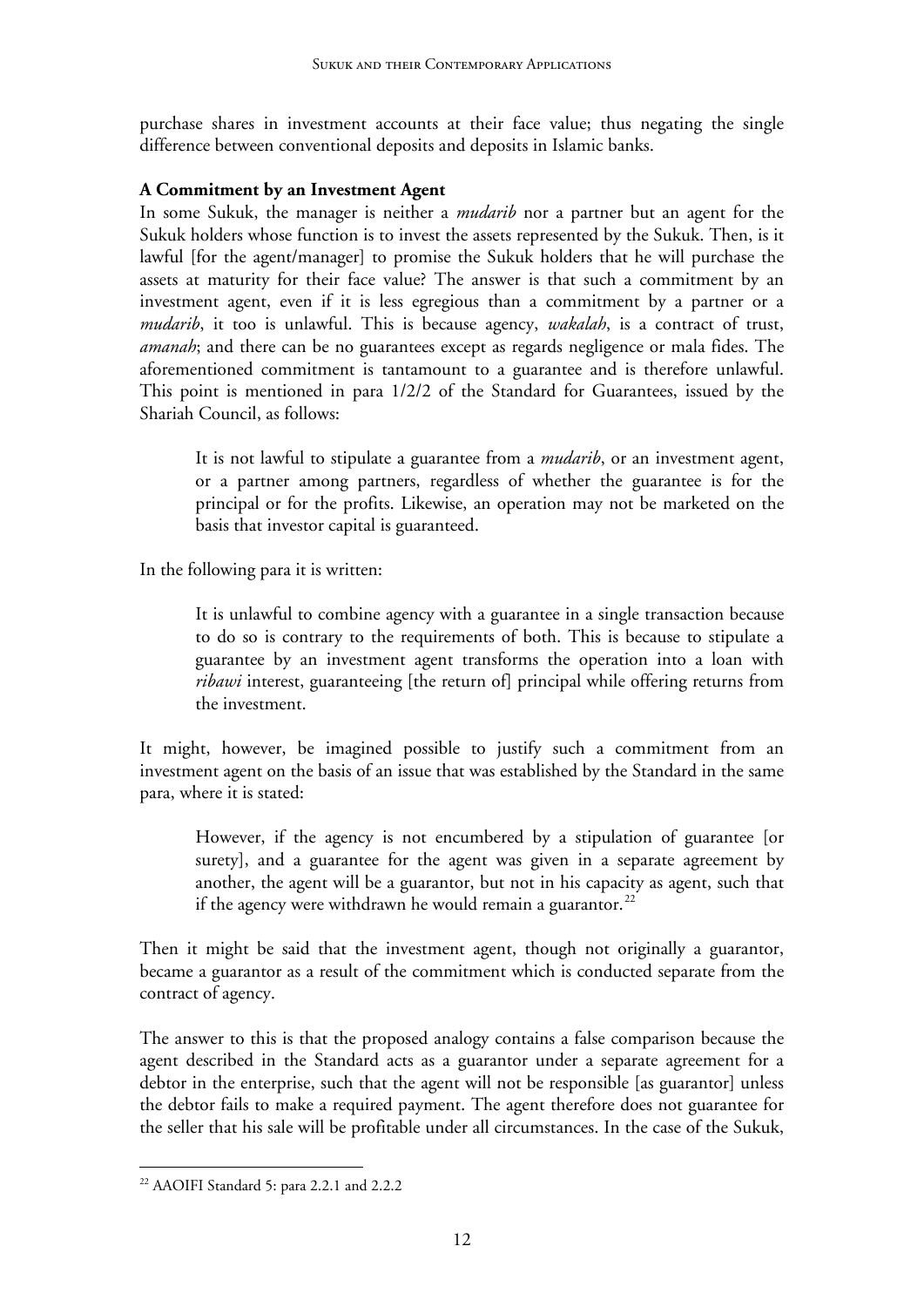the investment agent does not guarantee for a specific debtor, but rather against the failure of the enterprise, such that his guarantee remains valid even after every debtor has performed its obligations and the enterprise suffers losses as a result of falling prices in the market, or for any other reason. So, how can the first instance be compared to this?

Then, adding to the confusion in regard to this commitment is that the manager is the seller of the assets to the Sukuk holders, as is the case in most Sukuk, so that the commitment leads to a sale of *`iynah*. [23](#page-12-0) This is because he commits to buy what those to whom he has committed are selling; unless the *`iynah* is negated by means of the conditions which are well known in Islamic jurisprudence.

#### **The Higher Purposes of Islamic Economics**

-

To this point, this entire study has been conducted from the perspective of Islamic jurisprudence. However, if we consider the matter from the perspective of the higher purposes of Islamic law or the objectives of Islamic economics, then Sukuk in which are to be found nearly all of the characteristics of conventional bonds are inimical in every way to these higher purposes and objectives. The noble objective for which riba was prohibited is the equitable distribution among partners of revenues from commercial and industrial enterprises. The mechanisms used in Sukuk today, however, strike at the foundations of these objectives and render the Sukuk exactly the same as conventional bonds in terms of their economic results. Islamic banks were not established so that they could offer the same products, and engage in the same operations, as conventional banks in the prevalent interest-based banking system. Instead, the purpose was to gradually open up new horizons for business, commerce, and banking that would be guided by social justice in accordance with the principles established by the Shariah of Islam. Undoubtedly, such an ambitious undertaking requires a gradual approach; and a gradual approach may be imagined with a careful and detailed plan that outlines all of its various stages. Likewise, if the undertaking is to advance it will require continual follow up throughout each of its stages. A gradual approach does not mean that its progress will depend on a single step for an undetermined period of time.

Undoubtedly, Shariah supervisory boards, academic councils, and legal seminars have given permission to Islamic banks to carry out certain operations that more closely resemble stratagems than actual transactions. Such permission, however, was granted in order to facilitate, under difficult circumstances, the figurative turning of the wheels for those institutions when they were few in number [and short of capital and human resources]. It was expected that Islamic banks would progress in time to genuine operations based on the objectives of an Islamic economic system and that they would distance themselves, even step by step, from what resembled interest-based enterprises. What is happening at the present time, however, is the opposite. Islamic financial institutions have now begun competing to present themselves with all of the same characteristics of the conventional, interest-based marketplace, and to offer new products that march backwards towards interest-based enterprises rather than away from these.

<span id="page-12-0"></span><sup>&</sup>lt;sup>23</sup> This is a sale of appearances or of assistance, depending on the root of the word in Arabic; though, in fact, both derivations are accurate portrayals of the transaction. This is because it is essentially a loan in the form of a sale; so that it is a sale in appearance only and a means of offering assistance. This is accomplished by one's buying back what one has sold for a lower price than that for which one originally sold it. The difference, ostensibly profit, is actually a loan. YTD.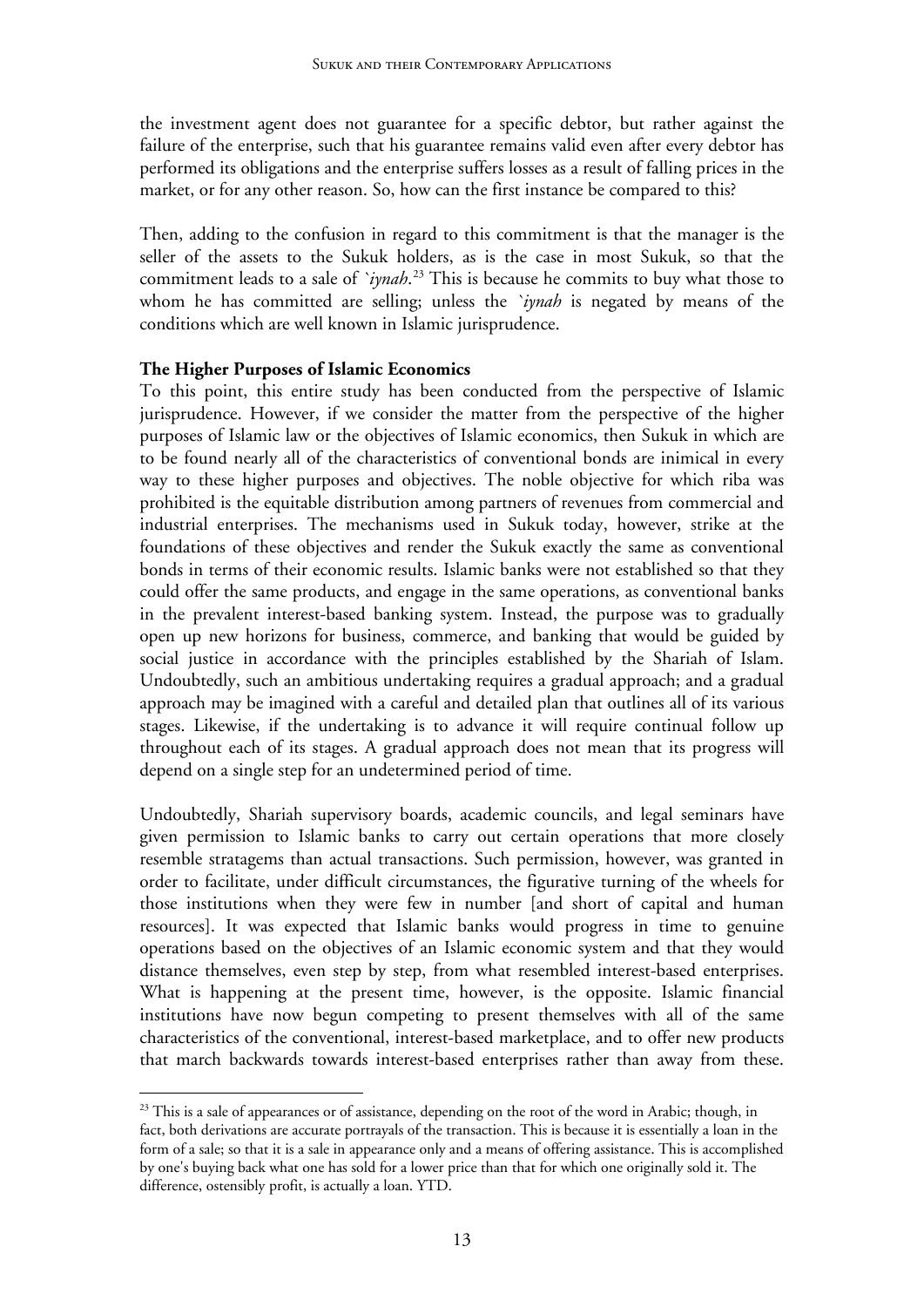Oftentimes these products are rushed to market using ploys that sound minds reject and bring laughter to enemies.

In order to promote Sukuk, the justification given is that international ratings agencies will not grant the desired, investor-grade ratings unless these mechanisms are used to guarantee the return of principal to investors, and to distribute profits from capital at specified rates. Without these mechanisms, so they say, it will not be possible to market Sukuk widely. The answer to this objection is that if we are to continue to run behind the international ratings agencies, agencies that do not distinguish between halal and haram, it will never be possible for us to move forward with authentic Islamic products which actually serve the purposes of Islamic economics. This is because these agencies have matured in an interest-based atmosphere that is unable to acknowledge the quality of an investment unless its capital is guaranteed and its returns are distributed on the basis of interest. At the same time, the quality of a product from a Shariah perspective depends upon the sharing of risk and the equitable distribution of profits between investors. Thus, the Islamic mentality is diametrically opposed to the mentality of those institutions.

As a result, Islamic Sukuk were introduced for Islamic banks and financial institutions which aim to move beyond riba. Therefore, Sukuk should be circulated among these banks on that basis. For the same reason, Sukuk should be acceptable between them so that they have no need of conventional ratings. Recently, an Islamic ratings agency was established. Islamic banks and financial institutions should strive to support that agency so that they no longer have a need for conventional ratings agencies.

Actually, the number of Islamic banks and financial institutions today is not to be overlooked, and thank God! The numbers increase day after day; and the growth of Islamic banks in many countries is greater than that of conventional banks. It is now incumbent upon these Islamic banks and financial institutions to cooperate among themselves for the purpose of developing authentic products that are far removed from empty stratagems, free from all association with riba, and that aim to serve the higher purposes of Islamic law in the spheres of economics, development, and social justice. None of this will come about without the guidance and encouragement of Shariah supervisory boards. If these boards continue with their present policies, however, Islamic banks will stumble on the road, and there is a danger, God forbid, that this virtuous movement will fail. It is time for Shariah supervisory boards to review their policies, and to moderate the license [they have granted] until now to benefit Islamic financial institutions. Instead, the Shariah supervisory boards need to apply themselves to upholding the Shariah Standards issued by the Shariah Council, standards which are not insensitive to the real needs of these institutions. Personally, I am certain that if Shariah supervisory boards uphold these Standards, the exceptional professional qualifications found in today's Islamic financial institutions will have no difficulty in developing viable alternatives to these dubious products… Allah willing.

## **Summary and Recommendations**

1. Sukuk should be issued for new commercial and industrial ventures. If they are issued for established businesses, then the Sukuk must ensure that Sukuk holders have complete ownership in real assets.